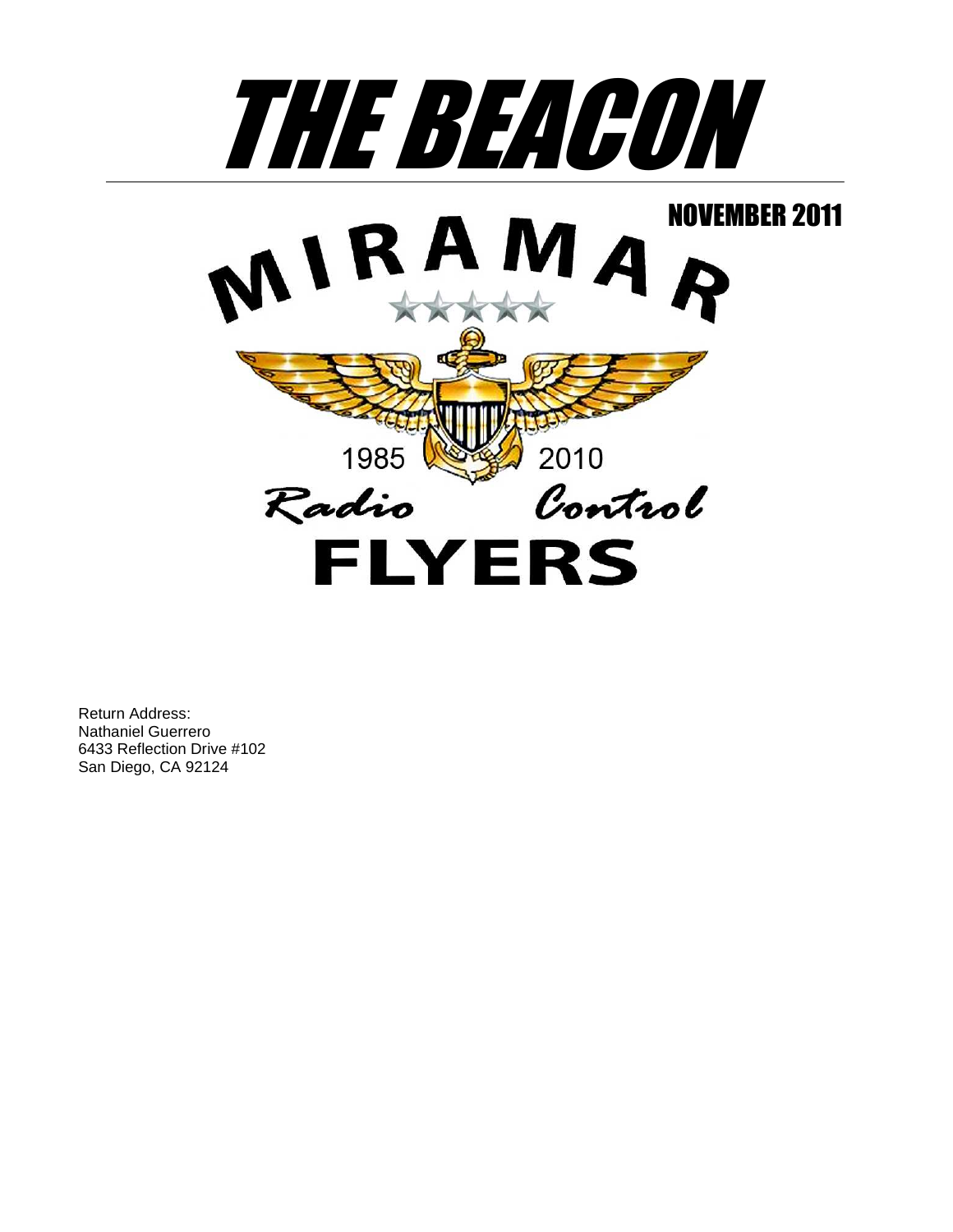# November 2011

The next MRCF Meeting will be on **TUESDAY**, 8 November 2011 Location: American Legion Hall 7815 Armour St.

Corner of Armour and Convoy St.

Board Meeting at 6:30 PM – Gen. Meeting at 7:00 PM

**American Legion Hall at 7815 Armour Street. Hwy 163 TO BALBOA AVENUE, WEST TO CONVOY STREET, LEFT ON CONVOY TO ARMOUR ST., TURN LEFT ONTO ARMOUR AND RIGHT INTO AMERICAN LEGION. ADDITIONAL PARKING IS ACROSS THE STREET AT CARQUEST.** 

# CLUB OFFICERS

President: Jerry Neuberger (619) 258-4477 Secretary: Frank Gagliardi (858) 271-4430 Field Marshal: Sandy Sanderson (858) 695-3095 Safety Coordinators: Don Robinson (858) 271-6452

Newsletter Editor: Nathaniel Guerrero (858) 240-2215 Email: nguerrero@san.rr.com

| Vice President:                |                |  |
|--------------------------------|----------------|--|
| <b>Curtis Kitteringham</b>     | (760) 746-5913 |  |
| Treasurer:                     |                |  |
| George Sager                   | (858) 748-0868 |  |
| Helicopter Chairman:           |                |  |
| Darren Hauptman                | (619) 948-1948 |  |
| Membership Chairman:           |                |  |
| <b>Tom Mulder</b>              | (619) 804-8596 |  |
| membership@miramarrcflyers.com |                |  |

Club Webmaster: Darren Hauptman Darren@miramarrcflyers.com www.miramarrcflyers.com

## **CLUB FLIGHT INSTRUCTORS**

Any club member who wishes to have some assistance should call one of our designated instructors. There is no duty instructor at the field, so you must prearrange a time with someone on this list.

| Name                       | Number             |
|----------------------------|--------------------|
| <b>Richard Barndt</b>      | (858) 213-5740     |
| Frank Gagliardi            | (858) 271-4430     |
| <b>Curtis Kitteringham</b> | (760) 746-5913     |
| <b>Barry Mattingly</b>     | (760) 753-1318     |
| Jerry Neuberger            | (619) 258-4477     |
| Paul Stenberg              | (760) 743-5458     |
| <b>Tom Mulder</b>          | $(619) 804 - 8596$ |
| Ron Stark                  | (858) 530-0586     |
| Roy Rapheal                | (858) 538-5485     |
| Darren Hauptman            | (619) 948-1948     |

A big thanks to the members that helped out at the Miramar Air Show. It was a wonderful success! See the meeting minutes.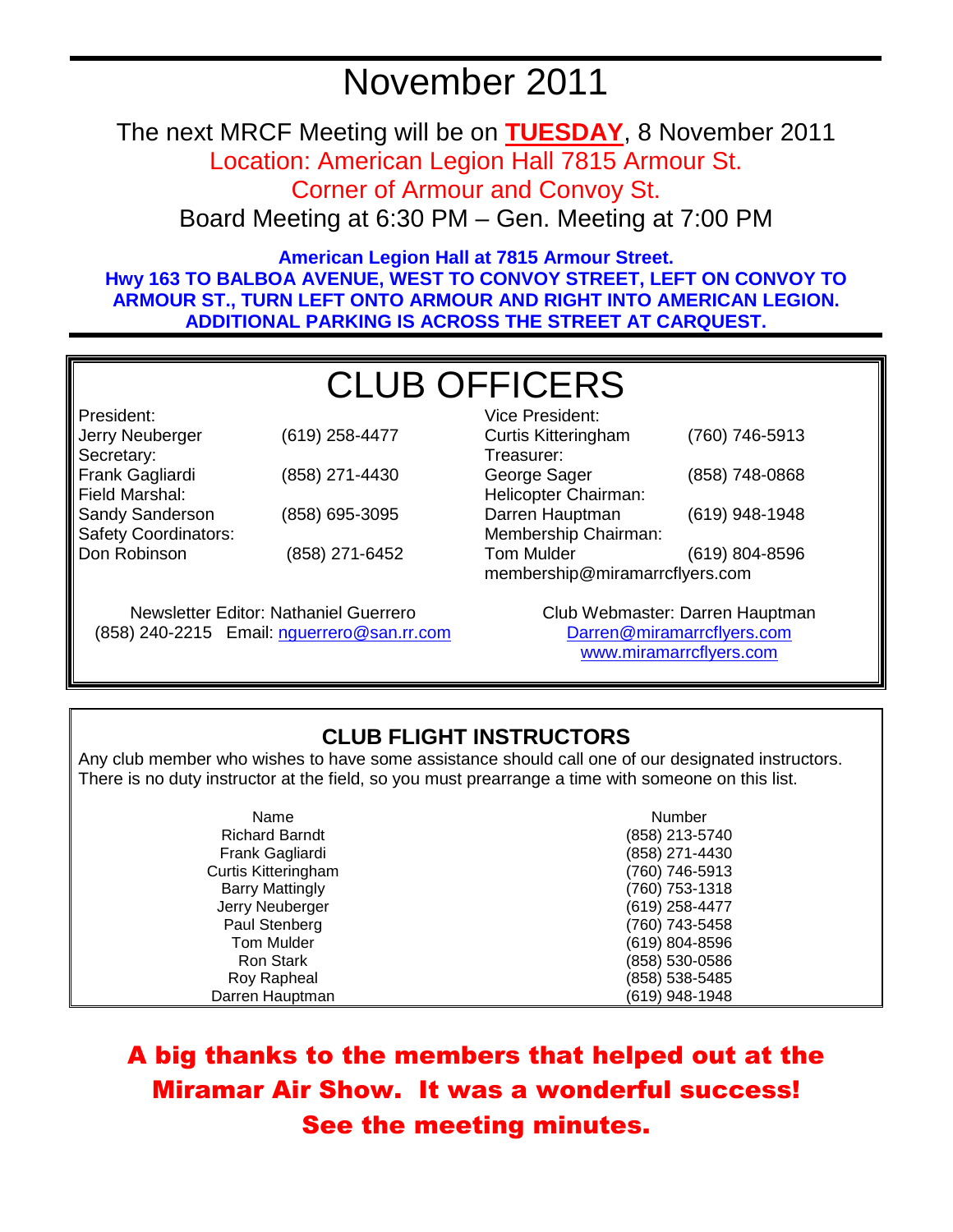## **From the Left Seat:**

Elections for club Officers for 2012 are eminent and if the recently distributed proposal to change the bylaws allowing mail-in ballots passes, the Nov meeting will be the last opportunity to nominate members for club office. Current Nominations include: President - Darren Hauptman Vice President - Mark Lukens Secretary - Don Madison; George Sager, Don Robinson and Sandy Sanderson have all graciously agreed to continue in their current positions. If you would like to nominate someone for office, if you would like to be nominated for office, or if you want to ensure you're not nominated in absentia, please come to the November meeting.

Veterans Day Scale fly-in is coming up. Always a good time to come out and see some nice scale airplanes, so dust off your scale airplane and come out and have a good time with us.

See you at the field,

Jerry

## **From the Right Seat:**

The year 2011 is almost behind us with two more events at the club. The first one is the Veterans Day Scale Flyin on November the 12th and the Toys for Tots on December the 3rd. I am asking all members to show for the events with one or more hobby buddies from the area the more the better. The events will need help from the membership with the gate, signup and flight line with a little labor share all can have fun flying models.

We have two members that steeped up their modeling interest with the USSMA, they finished First and Second in Open Class at the Champs. They are Paul Stenberg and Tom Mulder, if you have been thinking about trying scale take some time and ask them how they got started and where they are going in scale.

See you at the club,

Curtis Kitteringham

## **Safety Coordinator:**

No comments for this month.

## **Field Marshal:**

No comments for this month.

## **Helicopter Chairman:**

No comments for this month.

## **Membership Chairman:**

No comments for this month.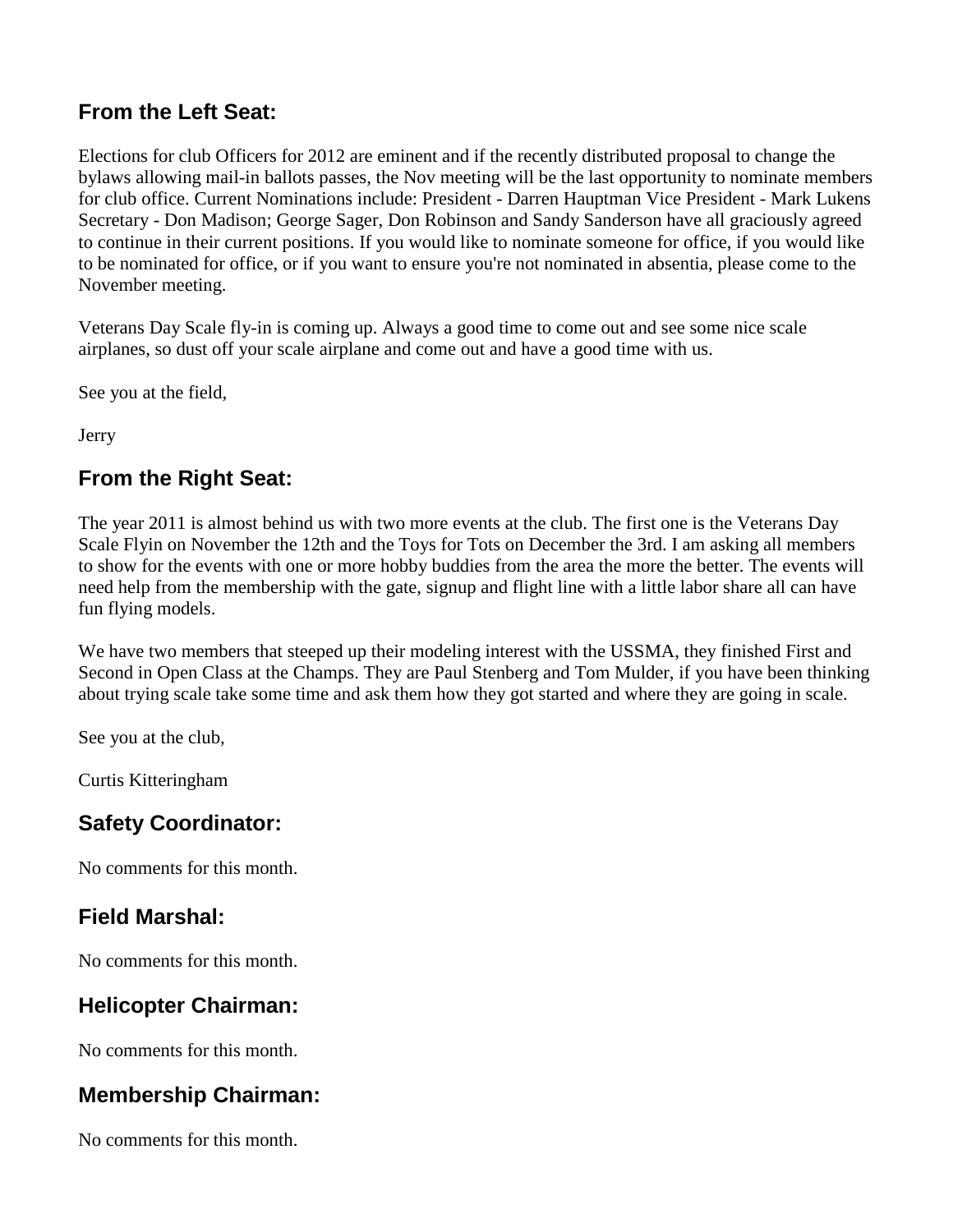#### **President called the meeting to order at 1900 hrs.**

The pledge of allegiance was recited by the membership.

The Treasurer's report was presented and accepted by the membership. The membership made a motion to accept the report. Motion was made and seconded. The report was accepted by the membership.

The Secretary's report was presented and accepted by the membership. The membership made a motion to accept the report. Motion was made and seconded. The report was accepted by the membership.

Bryan Werner was a guest at the meeting.

Field Marshal has no comments this month.

#### **OLD BUSINESS**

Safety – Our new large field safety signs are completed and will be taken to the field for installation.

Membership – When sending in your 2012 membership applications, include your email address so we can communicate with you and receive the monthly newsletter. Please be sure to clearly write down the address since it will be rejected if improperly spelled.

Membership voting for new club officers by website or E-mail was discussed and would require a bylaws change to permit it. The proposed change in the by-laws will be sent out to the members this month (October) which will allow them to review changes and vote at the November meeting.

Voting for new officers will be conducted at the November meeting for 2012 (next year).

Darren reported on the club participation and booth at the Miramar Air Show. Members brought many static and flying models for display to the attendees. This year our club received excellent coverage by having Eric Sacco be the announcer to narrate the flying exhibition. Darren received many nice compliments for our club at the three day event. We would also like to recognize the members that put in the long days and made it a success: Mark Lukens , Tom Pham, George Sager, Bert Rakdham, Paul Stenberg, Curtis Kitteringham, Tom Mulder, Bob Mosley, Sandy Sanders, Matt Sanders, Eric Sacco and Darren Hauptman.

Scale Masters Championship on October  $8<sup>th</sup>$  in Fresno was well attended. Club members Paul Stenberg and Tom Mulder came in first and second in the Open Class. Their scores also ranked in the top 10% of all scores.

Ron Peterka and Curtis came in 4ht in Team Scale.